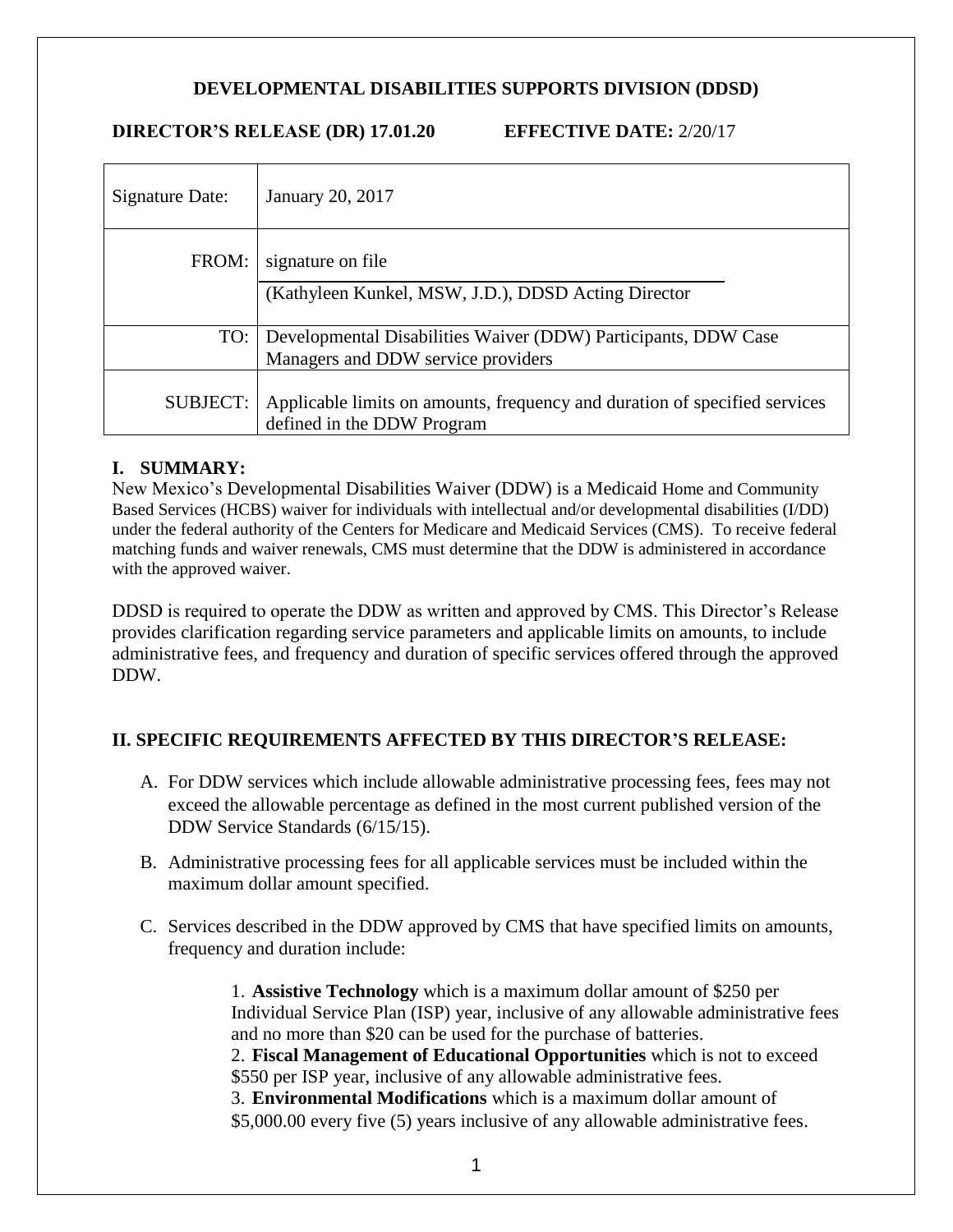4. **Living Supports** which include Family Living, Supported Living and Intensive Medical Living Services billed at a daily unit that cannot exceed 340 days per ISP year.

5. **Independent Living Transition Service** which is a maximum lifetime amount of \$1,500.00 inclusive of any allowable administrative fees.

6. **Personal Support Technology** which includes on-site response services up to 365 days a year and a one-time installation fee. The combination of the installation fee, rental, and/or maintenance of electronic devices and ongoing monitoring may not exceed \$5,000.00 per ISP year.

7. **Preliminary Risk Screening and Consultation** which is not to exceed twenty-five (25) hours for an initial year of service and an additional fifteen (15) hours per subsequent ISP year.

8. **Socialization and Sexuality Education** which is not to exceed (24) classes (total of 48 hours) per student per ISP year. An individualized education rate is not to exceed 15 hours per student per ISP year.

9. **Case management** which is a monthly unit with a maximum of 12 months per ISP year.

10. **Supplemental Dental** which is one supplemental routine oral examination and cleaning visit per ISP year for adults; two for children.

- D. Non-Medical Transportation has applicable limits of \$750/mile and \$460 for transportation passes per ISP year. Limits have been detailed in the current DDW Service Standards and the clinical criteria applied by the Outside Reviewer for adults.
- E. All other criteria established for approval of an individual's budget and ISP for children, adults and Jackson Class Members continue to apply.

# **III. REQUIREMENT CLAIRIFICATION:**

**A.** Case Managers and DDW service providers should work together to ensure the budget and ISP submission reflects allowable amounts for each of the above specified services.

# **IV. DEFINITIONS:**

Administrative Service Fee: A portion of the allowable service reimbursement reserved to pay the provider agency responsible for administering and managing the purchase of the service or materials. Administrative fees are intended to cover expenses related to record keeping and/or other administrative costs specific to DDW services that require a fiscal agent to directly purchase materials, goods and services.

Case Manager: The individual responsible for service coordination for individuals with intellectual and/or developmental disabilities (I/DD) on the Medicaid Developmental Disabilities Waiver (DDW). The Case Manager is external to and independent from all other direct services provided to the individual.

DDSD: The Developmental Disabilities Supports Division within the New Mexico DOH.

Developmental Disabilities Medicaid Waiver (DDW) Program: A Home and Community Based services waiver for individuals with intellectual and/or developmental disabilities (I/DD) under the Title XIX Home and Community Based Services Act of 1981. This act made an exception to